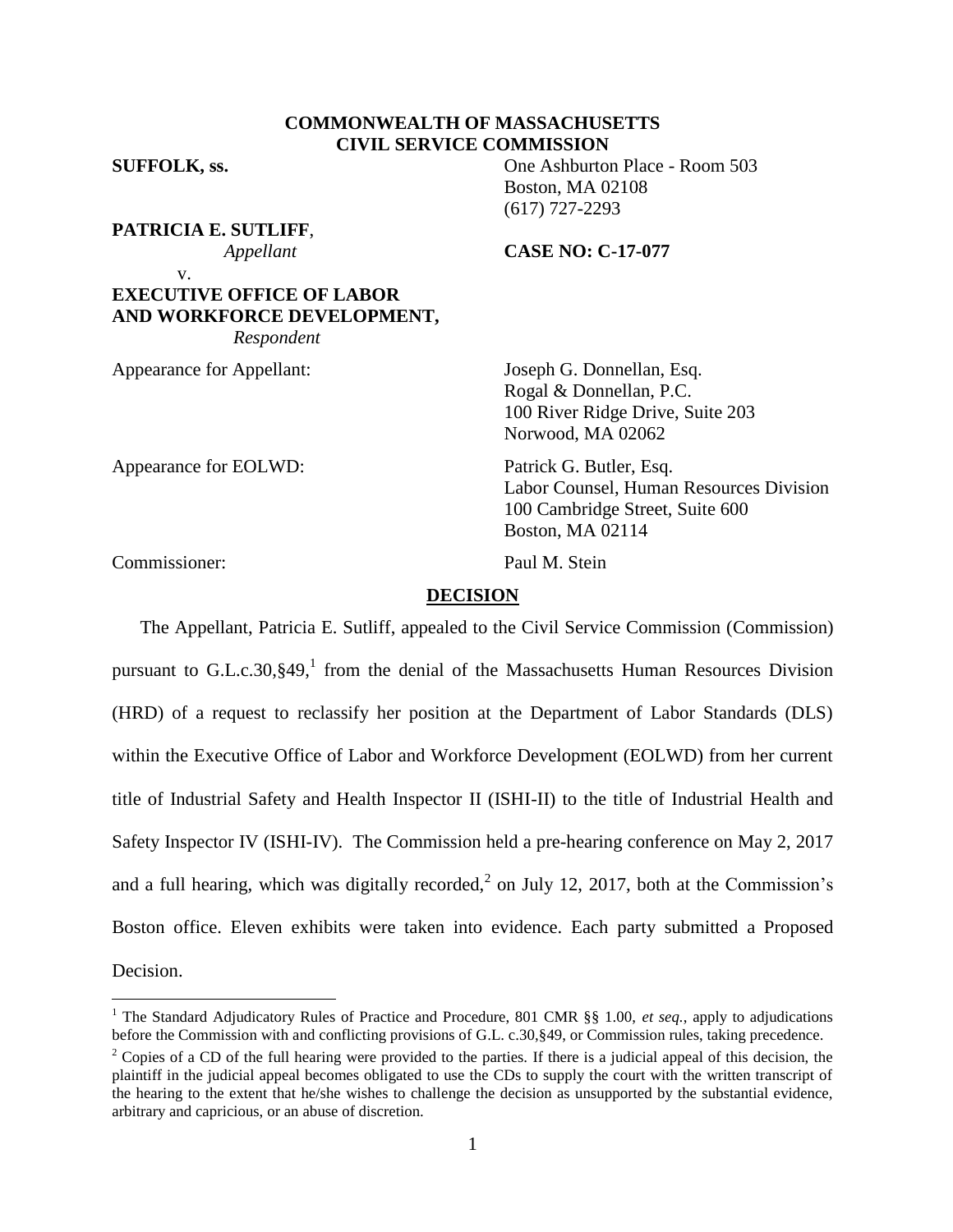### **FINDINGS OF FACT**

Based on the Exhibits entered into evidence and the testimony of the following witnesses:

### *Called by EOLWD*:

- Michael Flanagan, DLS Chief of Safety and Health Programs
- Cheryl Stanton, EOLWD Payroll and Staffing Manager

### *Called by the Appellant:*

• Patricia Sutliff, Appellant

and taking administrative notice of all matters filed in the case, pertinent law and reasonable inferences from the credible evidence, a preponderance of evidence establishes these facts:

1. The Appellant, Patricia Sutliff, has been employed with the DLS since 1996, initially, as an Environmental Engineer II and promoted to Environmental Engineer III in 1998. Her prior employment includes five years with the Massachusetts Department of Fisheries and Wildlife, handling permitting and regulations, and approximately ten years for the Town of Brookline, first in the Building Department and then as a Health Inspector, where she began to handle lead and asbestos abatement issues. (*Exh. 2; Testimony of Appellant*)

2. The DLS is the agency tasked with protecting workers' safety and health, wages and working conditions, headed by a Department Director. (*Exh. 6; Testimony of Flanagan: [https://www.mass.gov/orgs/ department-of-labor-standards](https://www.mass.gov/orgs/%20department-of-labor-standards)*)

3. Effective January 24, 2016, pursuant to a Memorandum of Agreement (MOA) between the Commonwealth and the bargaining agent for EOLWD employees (MOSES Unit 9), the Environmental Engineer Series was replaced by a new job series entitled Industrial Safety Health Inspector (ISHI) Series. Pursuant to the MOA, the new ISHI series created four new job titles – ISHI-I (Grade 21); ISHI-II (Grade 23); ISHI-III (Grade 25); and ISHI-IV (Grade 27). The MOA further stated:

"As a result of this new grade structure, the parties agree that Inspectors at the Department of Labor Standards shall be reallocated from their current grade levels in accordance with levels described above. In addition, Environmental Engineers (EE)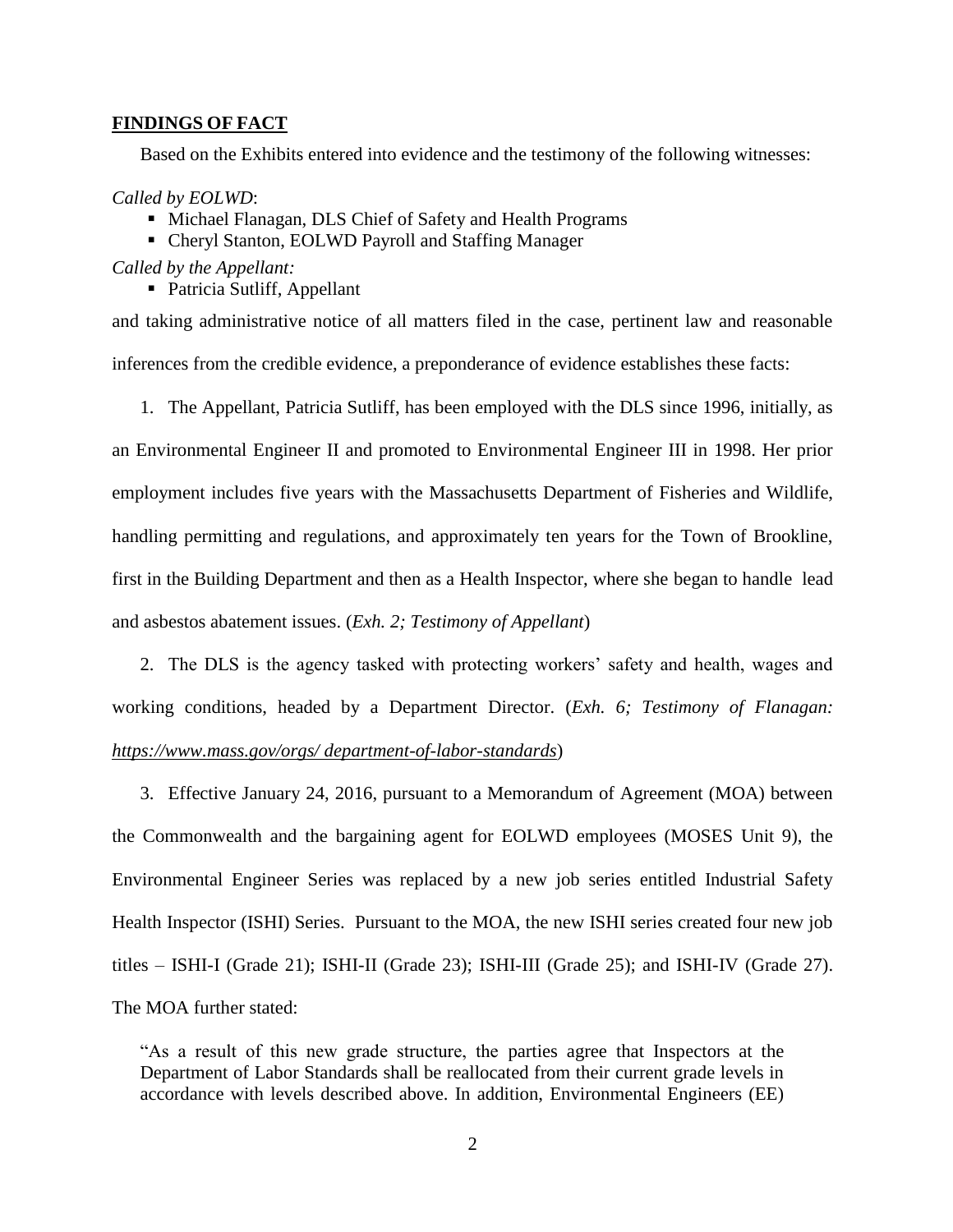II, III, IV and V at the Department of Labor Standards shall be placed in the new ISHI series as follows: EE II/ISHI I; EE III/ISHI II; EE IV/ISHI III/EE V/ISHI IV." (*Exh.1; Testimony of Flanagan*)

4. In accordance with the terms of the MOA, Ms. Sutliff's job title was reclassified from Environmental Engineer III to her current job title of ISHI-II. (*Stipulated Facts; Testimony of Appellant & Stanton*)

5. The job of employees with the ISHI series is to "protect the health and safety of working people and the public by investigating and evaluating workplaces for health and safety hazards, hazardous exposures, violations of safety procedures, compliance with established health and safety standards . . ." There are four levels in the series:

- ISHI-I the entry-level technical classification. Incumbents focus on gaining knowledge and seek guidance from more experienced colleagues
- ISHI-II the fully competent professional classification. Incumbents have mastered the technical job content, perform work of greater complexity, exercise greater independence in making decisions, handle most cases independently and provide leadership through guidance and adviCe to others. Examples of specific functions performed at the ISHI-II level include: (1) functional direction, assignment of work, and acting as mentor to employees of lower grade; (2) represent agency at meetings with outside governmental and private sector organizations; (3) Provide on-the-job training; (3) draft rules, regulations, procedures, forms, manuals, directives and descriptive and/or educational bulletins; (4) assist in preparation of grant applications and progress reports; (5) assist with laboratory operations as assigned; and (6) interpret data, apply policies, rules and regulations, and render decisions on complex cases.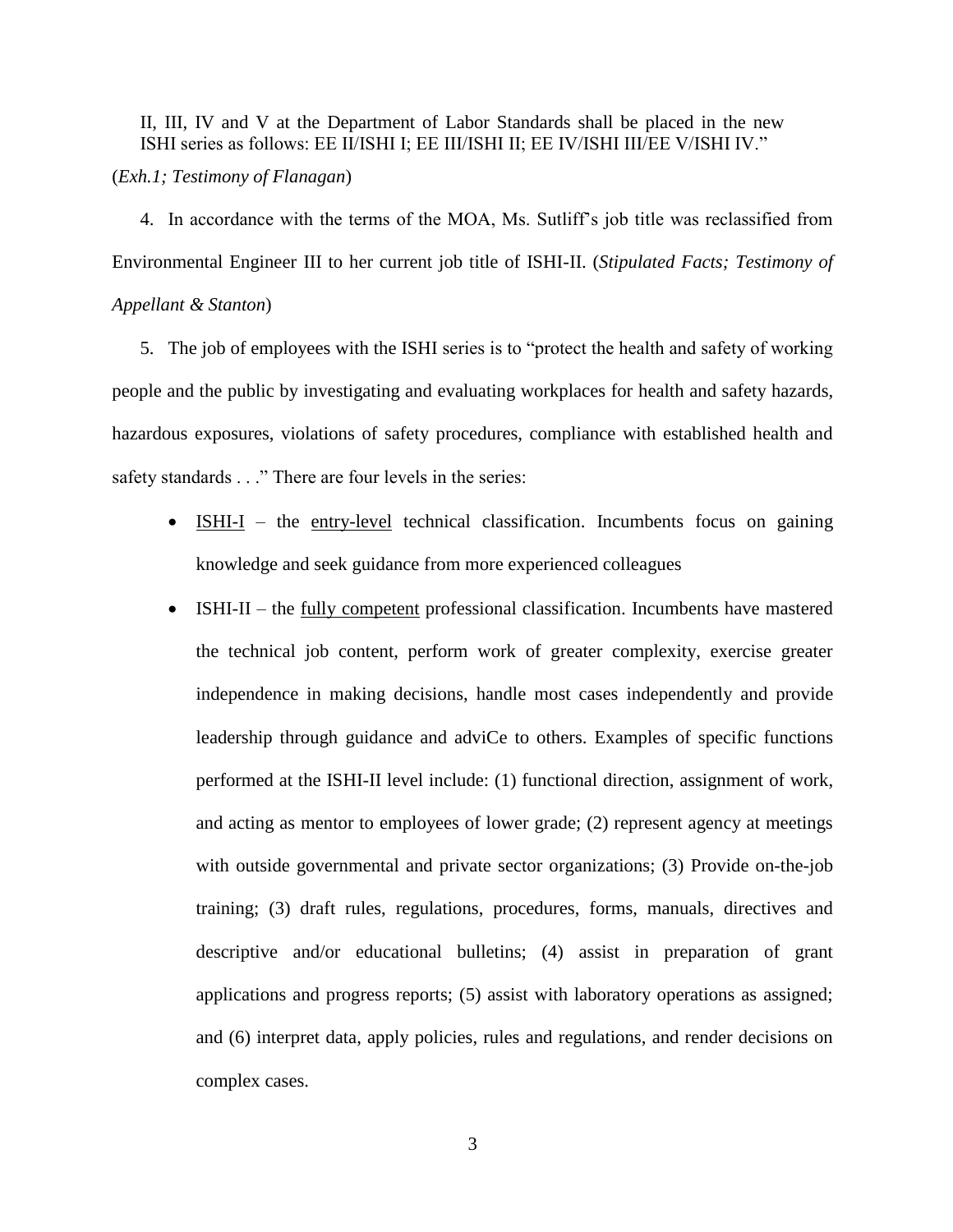- ISHI-III the first-level supervisory classification. Incumbents perform complex work in a specialty area requiring judgment in determining approaches, interpreting and applying agency policies, standards and procedures. IncumbentS are expected to be able to perform the duties of ISHI-Is and ISHI-IIs but, at this level, the primary focus is to provide formal and informal supervision and act as the liaison with agency management. Examples of specific duties of an ISHI-III include: (1) supervise program operations; (2) exercise overall management of training programs; (3) grant hearings to aggrieved individuals; and (4) coordinate major activities of the department on a statewide level.
- $\bullet$  ISHI IV the second-level supervisory classification. Incumbents perform advanced work in a specialty field, handle more complex projects, and exercise significant independence in making program decisions and assisting in policy development. Examples of specific duties of an ISHI-IV include: (1) supervision over, assign work to and review the performance of other employees of lower grade; (2) represent the agency in high-level policy discussions; (3) assist management in strategic planning; (4) oversee design and development of training programs and other forms of outreach; (5) oversee the drafting of regulations and policies; and (6) develop, implement changes to, and review program design for best practices and evidence based data to support program goals.

6. Ms. Sutliff is one of eight staff members (all now IHSI-IIs) assigned to the DLS Investigations and Enforcement Unit. Her unit supervisor holds the title of IHSI-IV (currently Michael Weakly and, at the time of the reclassification request, Brian Wong) and reports to the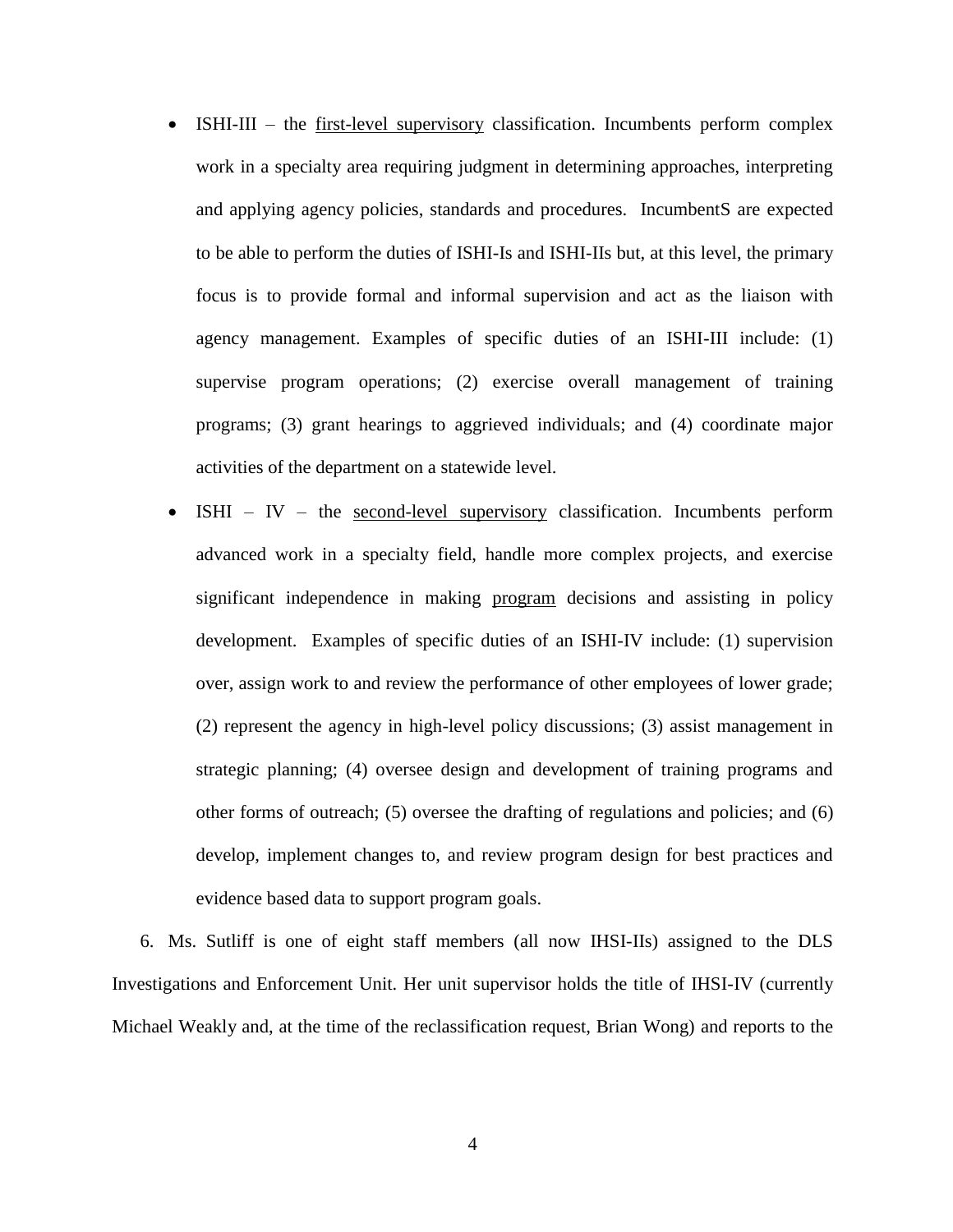Chief of Safety and Health Programs, Michael Flanagan. Mr. Flanagan reports directly to the DLS Director. (*Exhs.2, 6 & 7: Testimony of Appellant & Flanagan*) 3

7. Ms. Sutliff's core duties focus on providing technical services for the Asbestos and Lead Program, including lead and asbestos licensing of abatement contractors, analytical labs, consultants and training providers; performing and documenting routine and specialty field inspections; and, to a lesser degree, assisting her superiors and others in the development of regulations and technical guidance materials. She mentors new hires and exercises discretionary technical leadership and oversight at field inspections and training audits but she acknowledges that she has "no direct reports" for whom she evaluates performance. (*Exhs. 2, 7 through 11; Testimony of Appellant & Flanagan*)

8. On October 18, 2016, Ms. Sutliff filed a reclassification appeal with EOLWD, which denied her request on February 7, 2017. (*Stipulated Facts; Exhs 2 &. 4; Testimony of Stanton*)

9. Ms. Stanton duly appealed the EOLWD decision to the Massachusetts Human Resources Division (HRD). On March 30, 2017, HRD informed Ms. Sutliff that HRD concluded that EOLWD had properly determined that she was correctly classified as an ISHI-II and denied her appeal. (*Stipulated Facts; Exh. 5*)

10. Ms. Sutliff's appeal to the Commission ensued. (*Claim of Appe*al)

# **APPLICABLE CIVIL SERVICE LAW**

G.L.c.30, §49 provides:

 $\overline{a}$ 

Any manager or employee of the commonwealth objecting to any provision of the classification affecting his office or position may appeal in writing to the personnel administrator. . . Any manager or employee or group of employees further aggrieved after appeal to the personnel administrator may appeal to the civil service commission. Said commission shall hear all appeals as if said appeals were originally entered before it. If

 $3$  At the time of Ms. Sutliff's 2016 EPRS, the position of Investigations and Enforcement Unit manager was vacant, so Mr. Flanagan performed that EPRS, although he had "not had time to fully assess performance" of the unit staff. (Exh. 7; Testimony of Flanagan)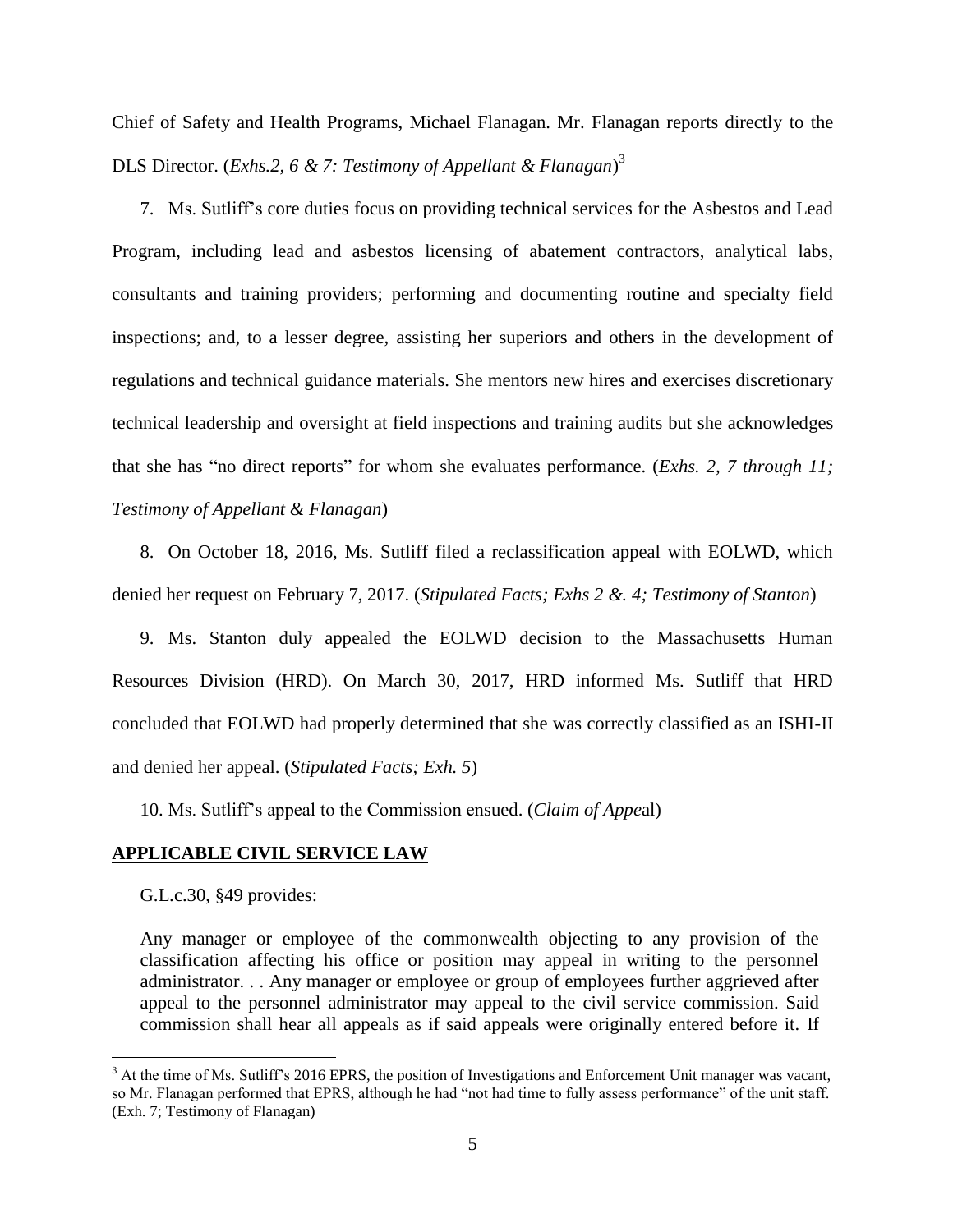said commission finds that the office or position of the person appealing warrants a different position reallocation . . . it shall be effective as of the date of appeal . . .

"The determining factor of a reclassification is the distribution of time that an individual spends performing the function of a job classification." Roscoe v. Department of Environmental Protection, 15 MCSR 47 (2002). In order to justify a reclassification, an employee must establish that she is performing distinguishing duties encompassed within the higher level position the majority (i.e., at least 50% or more) of the time. See, e.g., Pellegrino v. Department of State Police, 18 MCSR 261 (2005) (at least 51%); Morawski v. Department of Revenue, 14 MCSR 188 (2001) (more than 50%); Madison v. Department of Public Health, 12 MCSR 49 (1999) (at least 50%); Kennedy v. Holyoke Community College, 11 MCSR 302 (1998) (at least 50%). What must be shown is that Ms. Zeller performs the "distinguishing duties" of the RN-III position at least 50% of the time and, in making this calculation, duties which fall within both the higher and lower title do not count as "distinguishing duties." See Lannigan v Department of Developmental Services, 30 MCSR 494 (2017)

### **ANALYSIS**

Ms. Sutliff has a long and distinguished career with the DLS and is clearly a master of her field of expertise in lead and asbestos abatement regulatory work. She is uniformly regarded by her colleagues as a dedicated public servant who works hard at her job. However, reclassification of a position by the Commission requires proof that specified distinguishing duties at a higher title are, in fact, actually being performed as the major part of her current work (i.e. more than 50 percent of her time is spent on these distinguishing duties). Accordingly, the issue before the Commission is limited to that narrow question.

The evidence establishes that substantially all of Ms. Sutliff's job duties fit squarely within her current level of an ISHI-II. While she does occasionally perform at a higher level, the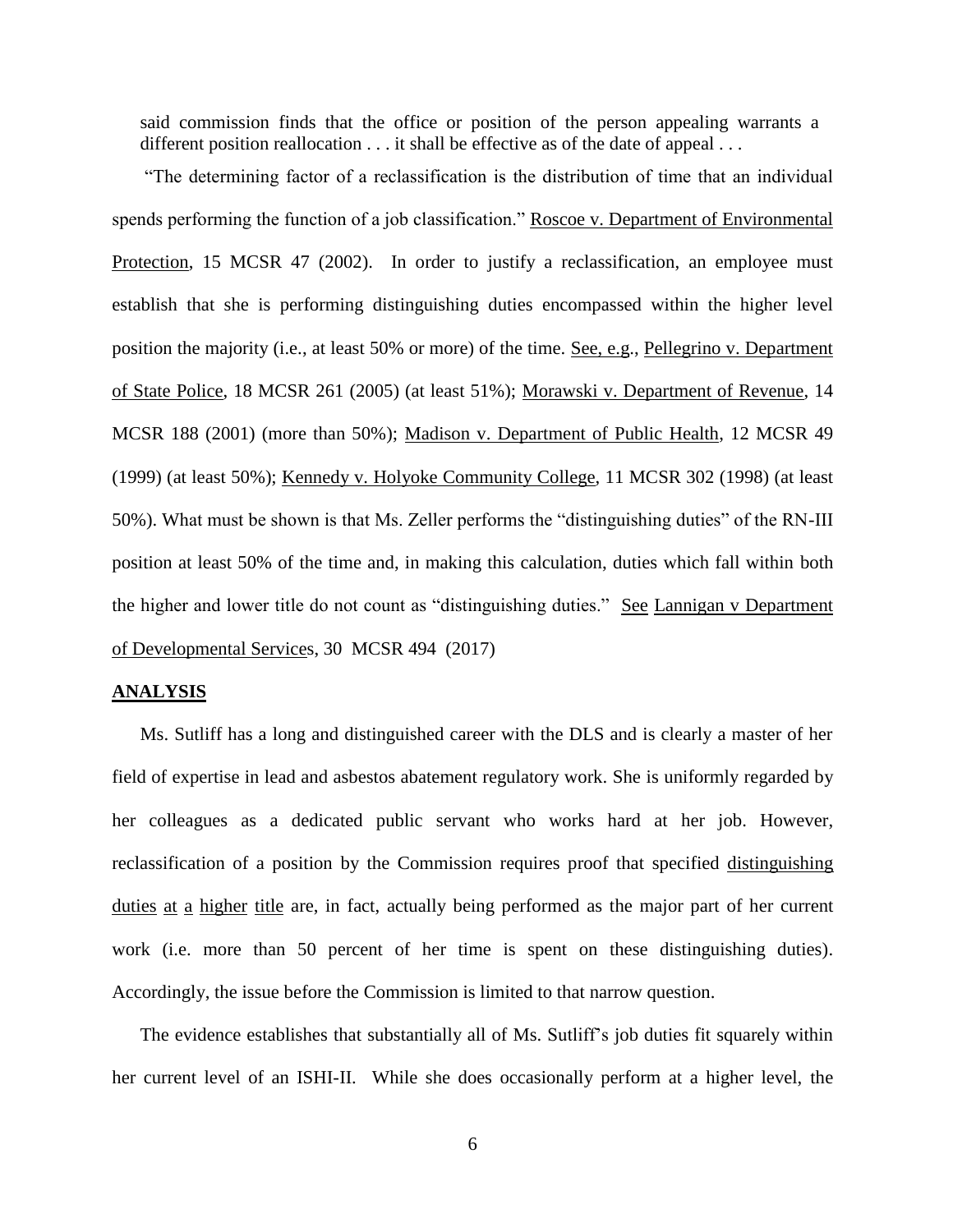preponderance of the evidence falls well short of establishing that she performs above the ISHI-II level more than 50% of the time, which is the Commission's core requirement to allow a reclassification.

First, the preponderance of the evidence established that EOLWD and HRD correctly determined that substantially all of the duties regularly performed by Ms. Sutliff are not distinguishing duties of an ISHI-IV. Indeed, they largely fall well within the duties expected of an ISHI-II. These duties include the core functions associated with licensing, training audits, and field inspections. Although she also does assist in drafting regulations and technical materials, she does that work subject to review and approval of her superiors. Similarly, she participates in meetings with other agencies and institutions as the "eyes and ears" of DLS but not as a policy or decision maker. Her role in these ancillary functions fits squarely within the functions of the "fully competent" professional ISHI-II. Moreover, even if some part of this work could be considered more complex than the work she typically does, the record simply does not show that such work comprises any quantifiable regular part of her job, let alone, show that it occupies more of her time than her other core ISHI-II level duties.<sup>4</sup>

Second, as defined in the Classification Specification, the "primary focus" above the ISHI level is supervision. While, an ISHI-III "may" exercise either functional or formal supervision, at the ISHI-IV level, an employee in that title MUST have formal supervisory responsibility over lower level employees. Ms. Sutliff admits that, while she exercises some "functional" supervision and mentors lower level staff (which is expressly provided as a duty of an ISHI-II), she has no formal supervisory role as defined by the ISHI classification specification for an ISHI-IV.

 $\overline{a}$ 

<sup>&</sup>lt;sup>4</sup> A fair argument might be made that some of Ms. Sutliff's "functional supervision" of others and performance at a more "complex" level fit the specification for an ISHI-III, but the extent to which she might be performing at the ISHI-III level a majority of the time was not before the Commission and is not addressed in this Decision.